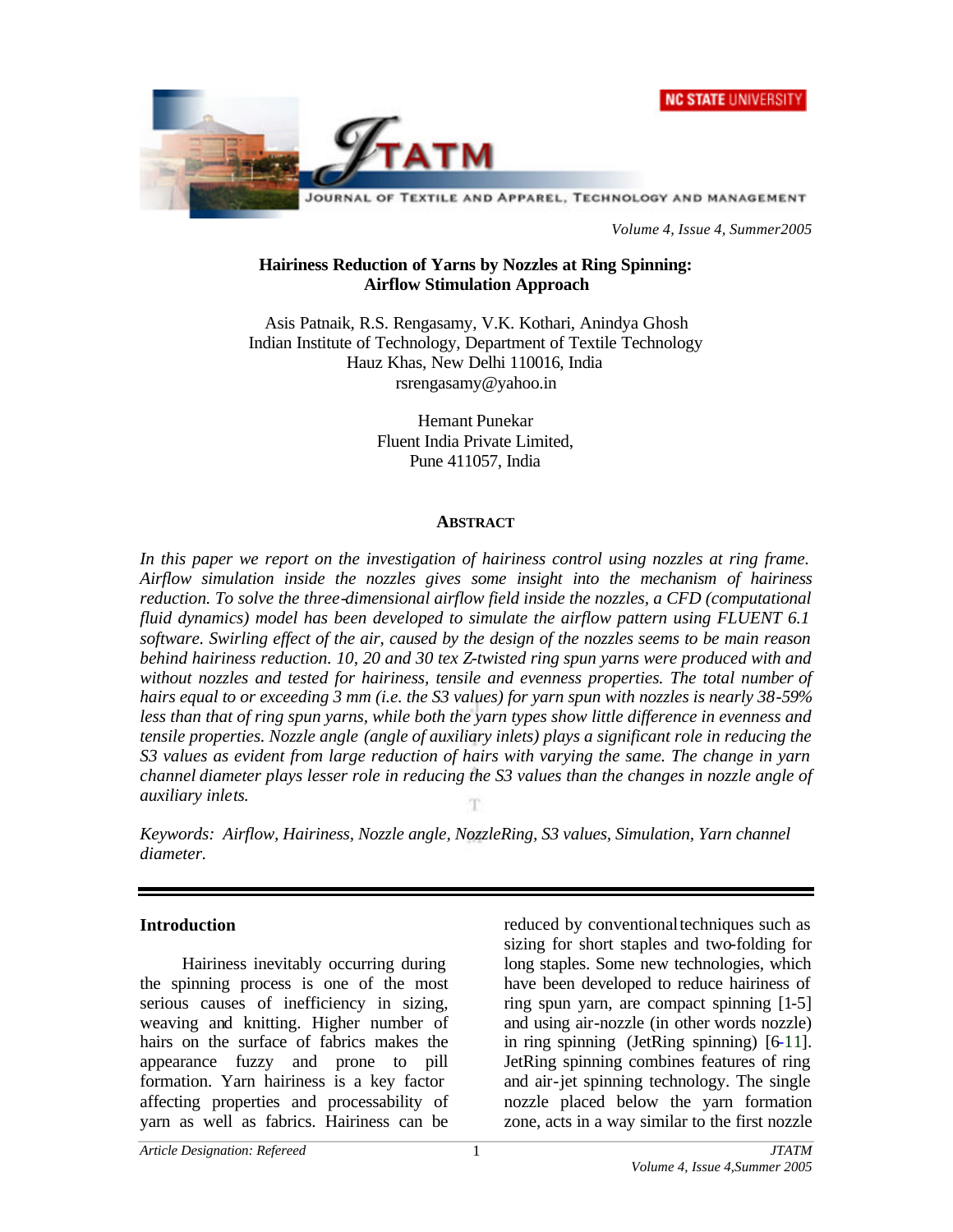in air-jet spinning. The swirling air current inside the nozzle is capable of wrapping the protruding hairs around the yarn body, thereby reducing yarn hairiness [6-7, 11]. Simulation of airflow pattern, by means of fluid dynamics inside the nozzle, can provide a much better insight into the actual mechanism of hairiness reduction. Different nozzle parameters, such as nozzle angle and nozzle inner diameter, affect airflow characteristics and also the hairiness reduction of yarns of different linear density. There is a lack of published information on these aspects. In the present work, a CFD (computational fluid dynamics) model has been developed to simulate the airflow pattern inside the nozzles using FLUENT 6.1 software, to solve the three-dimensional flow field [12]. Influence of nozzle parameters viz., angle of auxiliary inlet, and yarn channel diameter and yarn linear density on hairiness reduction has been investigated. Tensile and evenness properties of nozzle spun yarns are compared with conventional ring yarns to check whether there is any deterioration in yarn quality.

# **Experimental Work**

In the present study, Z-twisted carded cotton yarns with linear density of 10, 20 and 30 tex were produced at the ring frame. We use two series of experiments. For the first series of experiment (angle series), nozzles having a constant yarn channel (nozzle inner wall) diameter of 2.2 mm with auxiliary inlets having different angles  $40^{\circ}$ ,  $45^{\circ}$  &  $50^{\circ}$  were selected (J1-J9 in Table I). For the second series of experiment (diameter series), nozzles with different yarn channel diameters of 1.8, 2.2 & 2.6 mm, but having a constant  $40^{\circ}$  angle of auxiliary inlets were selected (J10-J18 in Table I). To create a swirling effect of air in all the nozzles, four auxiliary inlets each having 0.4 mm diameter were made tangential to the inner walls of the nozzles.

A nozzle placed in a nozzle-housing was mounted between the front roller nip and lappet eye at distance of 10 cm from the front roller nip, on a Lakshmi LG-5/1 ring

frame. Compressed air was supplied to the nozzles through pipes with a pressureregulator and an air-filter which enters the yarn channel through four auxiliary inlets. A frame to mount the nozzle housing was fabricated after studying the geometry of the ring frame for exact positioning of the nozzles without altering the yarn path. A small ceramic guide was fixed at the bottom of the frame to keep the yarn in centre of the nozzles. The nozzles were placed in a way that front roller nip, axes of nozzle, yarn and ceramic guide lie in a straight line. Appropriate ring spinning parameters were selected for yarns of each count as practiced by the commercial spinners.

For producing yarns using nozzles, air pressure in all nozzles was kept at 0.5 bar (gauge). The axial direction of airflow in the nozzles was kept opposite to the direction of yarn movement. Front view of the nozzle is shown in Figure 1.



**Figure 1.** Front view of the nozzle along with housing

The hairiness of yarns was tested on the Zweigle G 566 hairiness tester. From this instrument, number of hairs protruding from yarn, N1, N2, N3, N4, N6 and N8 that are equal to or exceeding 1 mm, 2 mm, 3 mm, 4 mm, 6 mm and 8 mm respectively were obtained. S3-hairiness value is the summation of N3, N4, N6 and N8. For each sample, 800 m length of yarn was tested for hairiness at a speed of 50 m/min. Statimat ME tensile tester was used to test the tensile properties of yarns using a gauge length of 500 mm and cross head speed of 200 mm/min. Thirty readings were taken for each sample. Evenness characteristics of yarns were tested on the Uster Evenness tester UT-1. 1000 m length of yarn was tested at a speed of 200 m/min. The sensitivity settings used for thick, thin and neps were +50 %, -50 % and +200 % respectively. Leica quin software was used to measure the yarn diameter from Leica

 $\rm J$ T.

A T.

M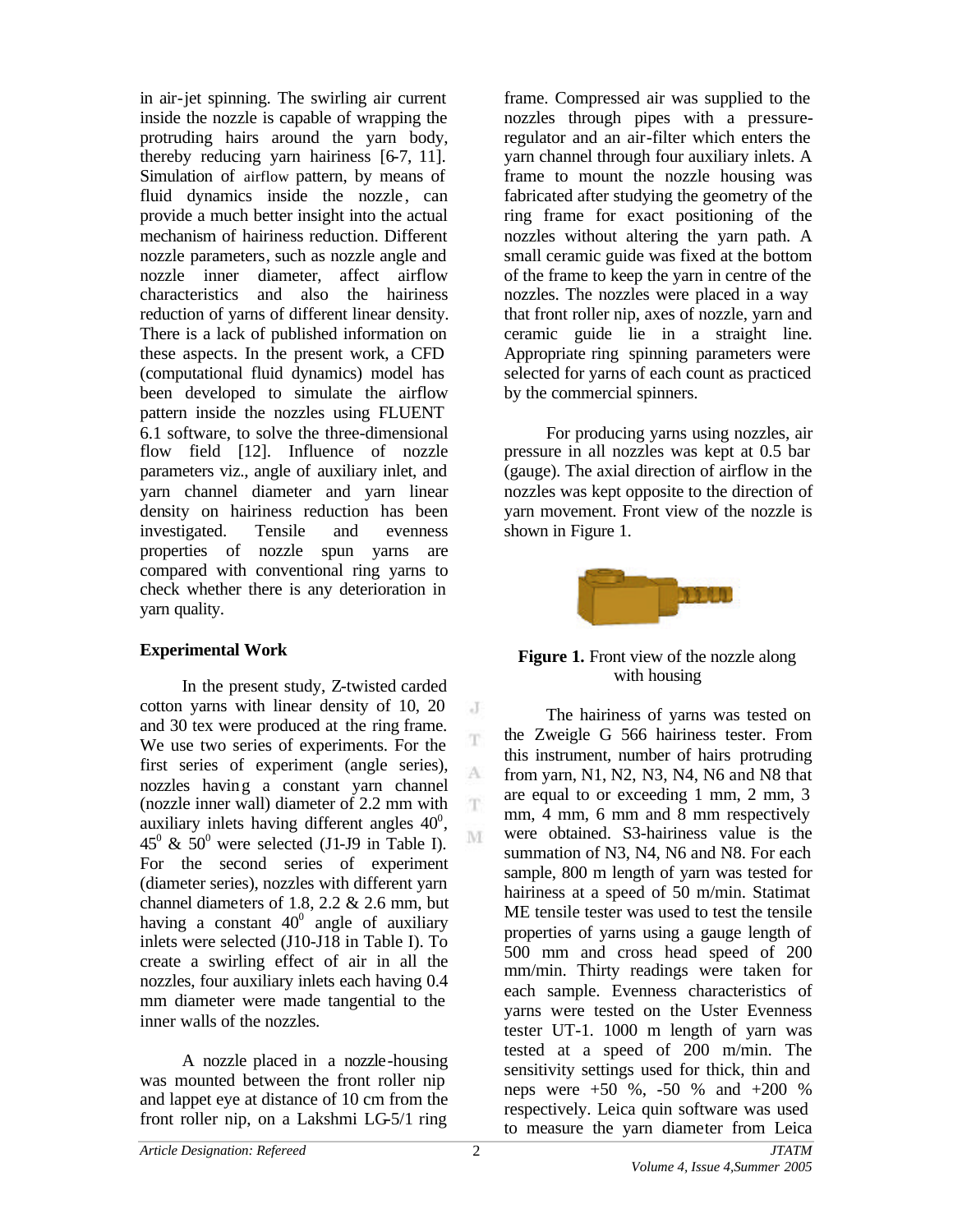MZ6 microscope. Yarn diameters were measured randomly at 1000 places along the yarn. Yarn samples were kept in standard testing condition for 24 hours prior to testing.

## **Simulation Method**

We have used a fluid flow analysis package, FLUENT 6.1, which uses finite volume method for airflow simulation inside the nozzles. The flow in the nozzle is turbulent and hence the standard *k-e* model of turbulence along with standard wall functions was used. The Reynold's Averaged Navier-Stokes equation and continuity equations along with energy, turbulent kinetic energy and *e* equations were solved in 'Segregated solver' [12-13]. It has been assumed that the air flow inside the yarn channel affects the yarn but the presence of yarn has no effect on the air flow patterns and hence yarn was not modeled. The cross-sectional area occupied by yarn is very small compared to that of yarn channel of the nozzle (1:100). There are issues related to meshing of the zone near the yarn surface, hence it is directly not modeled in the simulation. High pressure and velocities of the air coupled with the considerably low volume of the yarn compared to that of the yarn channel also justifies this assumption. A typical mesh design of the nozzle is shown in Figure 2. The mesh is build of 50000 to 60000 finite volumes depending on the complexity and

curvatures of the object geometry. Yarn inlet and outlet along with arrows shows the direction of travel of yarn, where as nozzle inlet and outlet along with arrows shows the direction of airflow, which is opposite to yarn movement. It is a three-dimensional simulation model, because of the positioning of auxiliary inlets, air velocity is resolved into three components viz., axial (xdirection), tangential (y-direction) and inward radia l velocities (z-direction). Swirling action in the nozzle is created by the tangential and axial velocity components. We got a very negligible amount of radial velocity because of the fluctuations in the Z-axis is very small as compared to fluctuations in the X and Yaxis.

 In the present configuration, auxiliary inlet boundaries are assumed to be "Pressure Inlet" type while outflow boundaries are assumed "Pressure Outlet" type. At the auxiliary inlet, the air pressure is 0.5 bar (gauge). At the nozzle outlet, the pressure is supposed to be the external pressure (one atmosphere). At the inner wall of the nozzle *no slip* boundary condition is applied. Although the high velocity of air stream is a heat source that will increase the temperature inside the nozzle, the nozzle is very short and the process occurs in a very short time. For simplification, we assume that the process is adiabatic i.e. with no heat transfer through walls. The flow model assumes viscous, compressible airflow.



J

T A

T

**Figure 2.** A Typical mesh design of the nozzle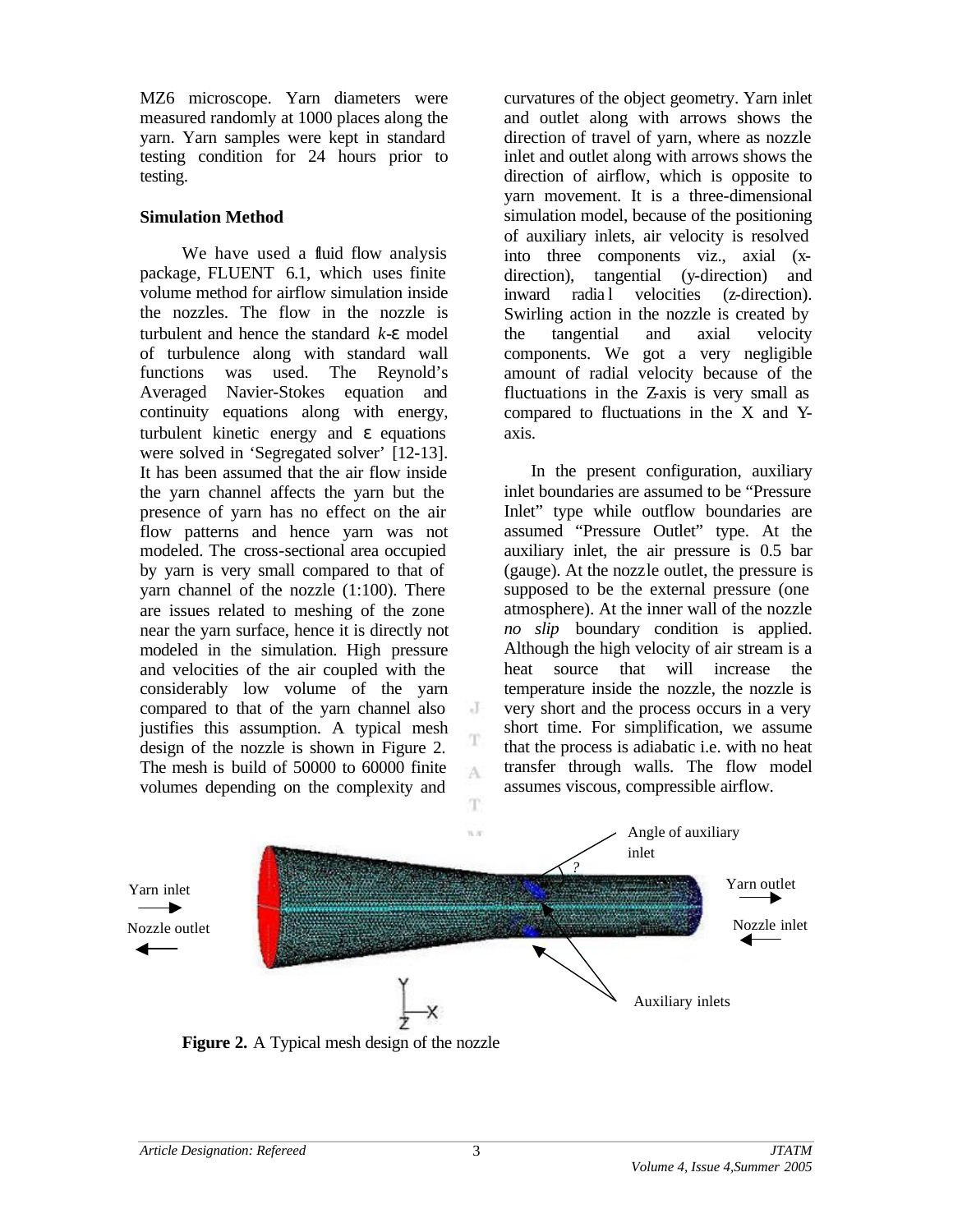The airflow inside the nozzle depends on the following factors: angle at which air enters in the yarn channel and pressure of the air at entry to the yarn channel. The configurations viz., diameter and angle of auxiliary inlets, diameter of yarn channel and height of yarn channel are studied in FLUENT 6.1. All the nozzles used are of same length and outer diameters of the nozzles are also kept constant for experimental purpose.

### **Results & Discussion**

## **Influence of Angle of Auxiliary Inlets & Yarn Linear Density on S3 Hairiness Values**

Table I shows hairiness values of NozzleRing and conventional spun yarns. NozzleRing spun yarns have lesser number of hairs than the corresponding ring yarns. We describe the mechanism of hairiness reduction by CFD analysis.

| Sample codes |      |                                         | % reduction |                |                |                |                  |                |                          |
|--------------|------|-----------------------------------------|-------------|----------------|----------------|----------------|------------------|----------------|--------------------------|
| (*Nozzle     |      | Number of hairs in 800 m length of yarn |             |                |                |                |                  |                | in S3                    |
| parameters)  | Yarn |                                         |             |                |                |                |                  |                | hairiness                |
|              | Tex  | N1                                      | N2          | N <sub>3</sub> | N <sub>4</sub> | N <sub>6</sub> | ${\bf N8}$       | S <sub>3</sub> | values                   |
| Ring yarn    | 10   | 19727                                   | 1933        | 581            | 238            | 37             | 1                | 858            |                          |
| Ring yarn    | 20   | 21840                                   | 2213        | 652            | 307            | 45             | $\mathbf{1}$     | 1005           | $\blacksquare$           |
| Ring yarn    | 30   | 23221                                   | 2381        | 695            | 340            | 69             | $\overline{c}$   | 1107           | $\overline{\phantom{m}}$ |
| J1(40, 2.2)  | 10   | 18149                                   | 1643        | 326            | 125            | 22             | 1                | 473            | 45                       |
| J2(45, 2.2)  | 10   | 17557                                   | 1624        | 278            | 114            | 19             | $\mathbf{1}$     | 412            | 52                       |
| J3(50, 2.2)  | 10   | 18543                                   | 1701        | 348            | 139            | 26             | 1                | 514            | 40                       |
| J4(40, 2.2)  | 20   | 20312                                   | 1925        | 360            | 131            | 29             | $\mathbf{1}$     | 521            | 48                       |
| J5(45, 2.2)  | 20   | 19656                                   | 1859        | 352            | 85             | 25             | 1                | 459            | 54                       |
| J6(50, 2.2)  | 20   | 20748                                   | 1969        | 370            | 169            | 32             | 1                | 572            | 43                       |
| J7(40, 2.2)  | 30   | 21132                                   | 2023        | 342            | 137            | 40             | 1                | 520            | 53                       |
| J8(45, 2.2)  | 30   | 20667                                   | 1976        | 282            | 130            | 37             | 1                | 450            | 59                       |
| J9(50, 2.2)  | 30   | 21828                                   | 2072        | 361            | 163            | 50             | $\mathbf{1}$     | 575            | 48                       |
| J10(40, 1.8) | 10   | 18193                                   | 1663        | 339            | 133            | 25             | $\mathbf{1}$     | 498            | 42                       |
| J11(40, 2.2) | 10   | 18180                                   | 1650        | 330            | 128            | 23             | $\mathbf{1}$     | 481            | 44                       |
| J12(40, 2.6) | 10   | 18201                                   | 1657        | 351            | 147            | 35             | $\mathbf{1}$     | 534            | 38                       |
| J13(40, 1.8) | 20   | 20310                                   | 1928        | 374            | 136            | 33             | $\mathbf{1}$     | 544            | 46                       |
| J14(40, 2.2) | 20   | 20332                                   | 1917        | 365            | 133            | 31             | $\mathbf{1}$     | 530            | 47                       |
| J15(40, 2.6) | 20   | 20382                                   | 1942        | 394            | 154            | 36             | $\overline{c}$   | 586            | 42                       |
| J16(40, 1.8) | 30   | 21142                                   | 2052        | 344            | 138            | 41             | $\boldsymbol{0}$ | 523            | 53                       |
| J17(40, 2.2) | 30   | 21113                                   | 2037        | 337            | 134            | 37             | $\mathbf{1}$     | 509            | 54                       |
| J18(40, 2.6) | 30   | 21167                                   | 2048        | 362            | 151            | 46             | $\boldsymbol{0}$ | 559            | 49                       |

**Table I: Hairiness values of Ring and NozzleRing yarns**

 **Note: \***Angle of auxiliary inlets and yarn channel diameter

Figure 3 shows the path of lines of air at bottom plane of the nozzle and also that released from auxiliary inlets swirling in counterclockwise direction when viewed from the top. Air velocity can be resolved into 3 components viz., axial, tangential and

radial. This swirling action is created by the tangential and axial velocity components of air velocity. Absence of staggering of auxiliary inlets helps to generate swirling flow. Divergent portion in the upper section of the nozzles also assists in swirling.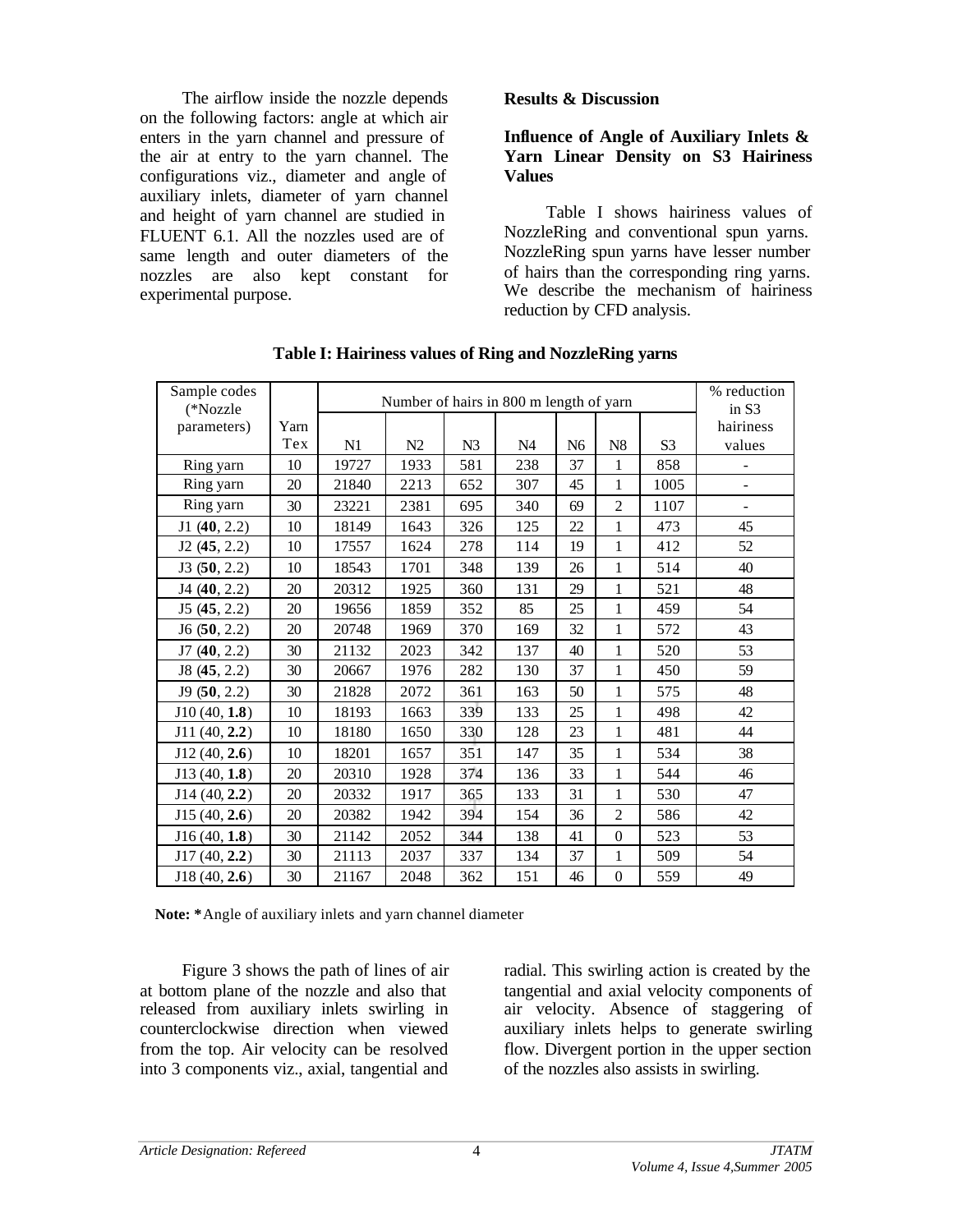#### **Mechanism of hairiness reduction**



**Figure 3.** Typical particle path lines of air in the nozzle

There are ten sections cut at a distance of 1 mm, along the axis of the nozzle (Figure 4). We have considered the throat (section of nozzle from where the diverging portion starts) as origin ( $x = 0$  and  $y = 0$ ). In the nozzle, main body of the yarn passes through the core, i.e. at the center of the nozzle, where as protruding fibers are on the surface, i.e. near the inner wall of the nozzle. From Figure 3, it is observed that the flow is

swirling in the anticlockwise direction. Due to the action of this vortex or the swirling motion, yarn body is untwisted at the core of the nozzle as it enters the nozzle. Because of the false twisting action of swirling air currents on the yarn, original twist in the yarn is restored. This process leads to the wrapping of protruding hairs and hence reduces yarn hairiness.



**Figure 4.** Nozzle co-ordinate system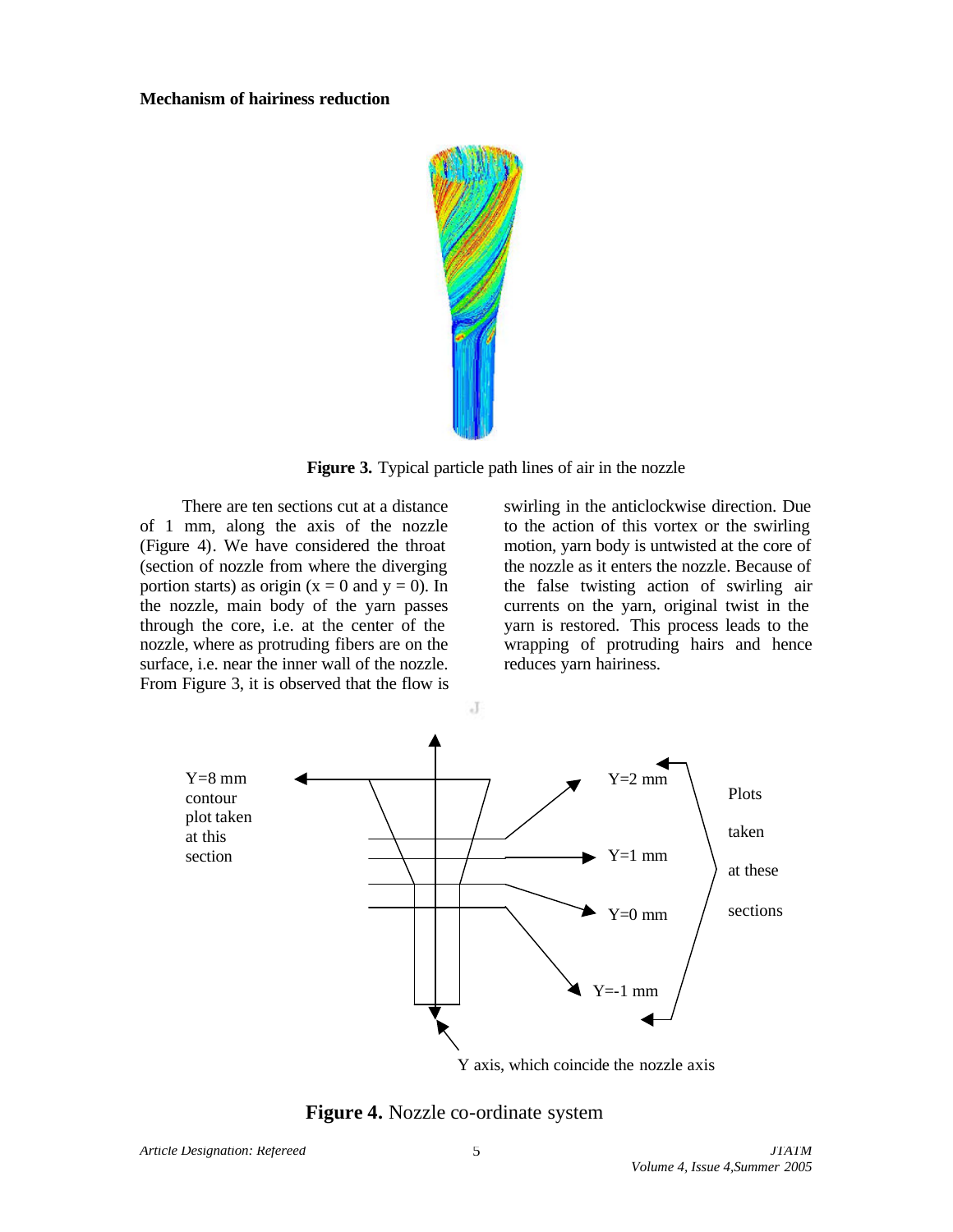The number of hairs in all the hair length groups for NozzleRing yarns is lower than for the ring spun yarns. The reduction in hairiness brought out by NozzleRing spinning is most likely due to the wrapping of the surface fibers around the yarn body, by the swirling air current in the nozzles. The hairiness reduction brought about by NozzleRing spinning in short hairs N1 and N2 (shorter hairs of 2 mm and below) are smaller compared to reduction in S3 values. It can be ascribed to the fact though the folding and wrapping of relatively stiff short hairs by air is difficult but the wrapping of longer hairs may readily cover up the short

ones and reduce the number of short hairs [6, 11].

Reduction in S3 values (longer hairs of 3 mm and above) obtained by NozzleRing spinning is higher for coarser yarns than for finer yarns. This can be attributed to the fact that with the increase in yarn linear density, number of fibers in the yarn cross-section increases, more numbers of fiber-ends are available, giving rise to more hairiness. As more hairs are presented to the nozzle; there is reduction of hairiness by the nozzle.



A 'n

M

For the nozzle angle series of experiment (J1-J9 in Table I), the nozzle with auxiliary inlets having  $45^{\circ}$  angle gives the best results in terms of reduction in S3 values followed by nozzles with auxiliary inlet having angles of 40º and 50º, when the yarn channel diameter is kept constant at 2.2 mm. This trend is the same for all the yarns of 10, 20 and 30 tex. We use CFD modeling in describing the results by comparing the best nozzle having 45º angle with the worst nozzle having 50º angle. For this purpose, 10 tex NozzleRing yarn was taken and its diameter was measured on a microscope

using Leica quin software. The measured diameter of yarn is found to be 0.132 mm. As mentioned previously in the simulation section, it is assumed that the yarn does not have much influence on the flow. However, at the end of airflow measurement calculation, we created a post processing surface of a solid cylinder having diameter of 0.132 mm (analogues to yarn) kept inside the nozzle coaxial to nozzle axis to analyze various velocity parameters acting on the yarn surfaces as this option is available with the FLUENT 6.1 software. Yarn was modeled only at the post processing stage.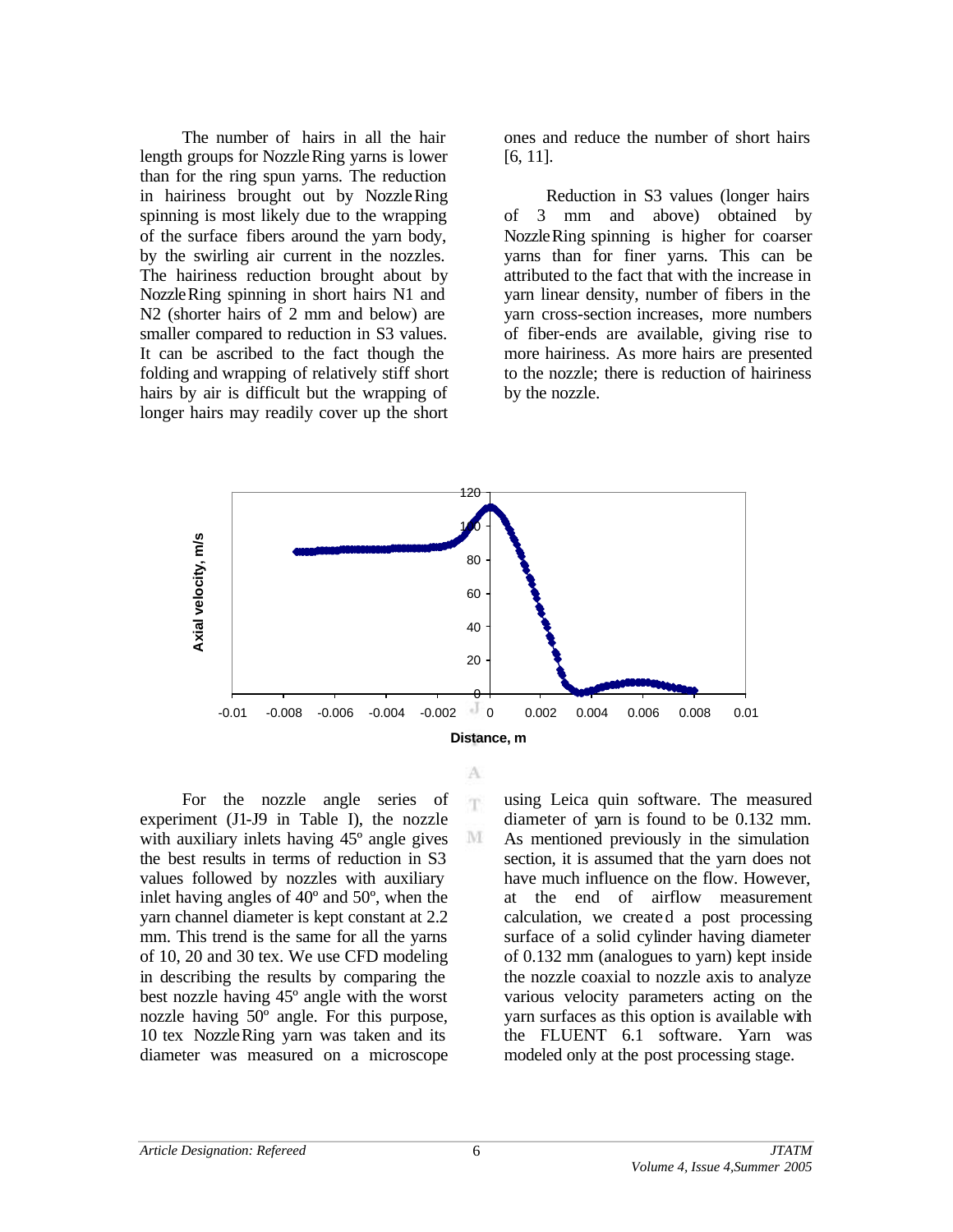

**Figure 6.** Axial air velocities at the surface of 10 tex yarn inside the nozzle 50<sup>°</sup>, 2.2 mm

J m

A

M

Figures 5 and 6 show the axial component of velocity of air at the yarn surface inside the nozzle. It is the velocity of air hitting at the yarn surface. Distance of the nozzle is divided into eight equal halves, taking neck of the nozzle  $(x = 0$  and  $y = 0)$ as origin. The above figures indicate that air is coming from the bottom of the nozzle with a constant axial velocity. While near the neck, axial air velocity increases suddenly. This sudden increase in air velocity is due to the presence of air streams from four auxiliary inlets, which mix up with the air coming through the yarn inlet creating a swirling effect. After that, axial air velocity decreases due to the presence of divergent portion of the yarn channel, where air diffuses very quickly. This trend is observed for both the nozzles.

Axial air velocity in the case nozzle 45º is higher than that is observed in the nozzle 50º. Swirling effect created by nozzle  $45^\circ$  is stronger than that by the nozzle  $50^\circ$ ; there by more hairiness reduction by the former case. This is the major reason. Apart from this, negative axial air velocity inside the nozzle may play a role in lowering the efficiency of hairiness reduction. Near the plane at 0.004 m axial distance, there are some amount of negative axial air velocity is found for the nozzle 45º. Negative axial air velocity is also observed for nozzle 50º at

planes near 0.002 and 0.005 m axial distances. This negative axial air velocity gives jerkiness or unsteady motion to the yarn resulting in eccentric placement of yarn inside the nozzle and yarn ballooning which may affect wrapping of hairs around yarn body. The amount of negative axial air velocity observed for the nozzle 50º is higher than that observed for the nozzle 45º. Also yarn spends a prolonged period in the jerkiness zone in nozzle 50º in comparison to the nozzle 45º. Since yarn and protruding hairs are subjected to jerkiness of air currents acting on them for a comparatively long duration, efficiency of hairiness reduction is less for the nozzle 50º compared to nozzle 45º. Nozzle auxiliary inlet angle plays a significant role in reduction of yarn hairiness as it gives a wider range of reduction in S3 values for all the yarns of different linear density.

## **Influence of Yarn Channel Diameter & Yarn Linear Density on S3 Hairiness Values**

In yarn channel diameter series of experiment (J10-J18 in Table I), the nozzle with yarn channel diameter of 2.2 mm gives best results in terms of magnitude of reduction in S3 values followed by the nozzles with 1.8 and 2.6 mm diameters, when the nozzle auxiliary inlet angle is kept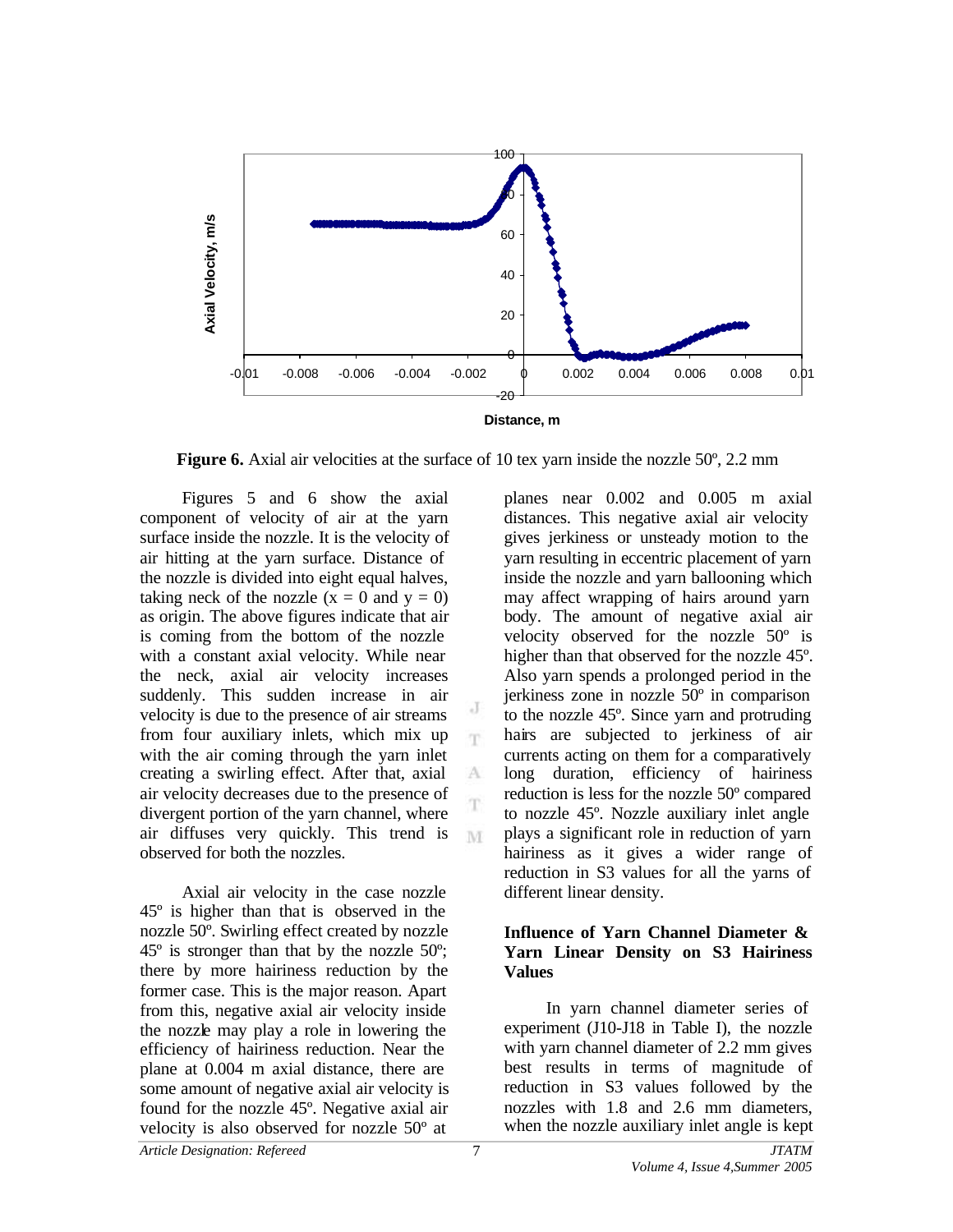constant at 40º. This trend is observed for all the yarn counts. We use CFD modeling in describing the results by comparing the best performing yarn channel diameter of 2.2 mm with the least best performing yarn channel diameter of 2.6 mm.

For both nozzles, magnitude of tangential air velocity which is responsible for swirling action, performs on the yarn body is different. The nozzle having a yarn channel diameter of 2.2 mm gives slightly higher tangential air velocity (8 m/s) as compared to yarn channel diameter of 2.6 mm  $(5 \text{ m/s})$  as shown in Figure 7 (a) and (b). Due to higher tangential velocity, it give rise to higher swirling in former case as compared to later case, thereby more wrapping of fibers around the yarn body and thereby reducing yarn hairiness. For both nozzles there is some negative tangential velocity acting (negative tangential velocity rotates the yarn in clockwise direction). This negative tangential velocity may create ballooning in yarns similar to two nozzles in air-jet spinning, where the vortexes are counter rotating [14]. Due to this ballooning action yarn positioning at the center of the nozzle would be difficult and hence wrapping of surface fibers and untwisting of the yarn would suffer. Some additional surface fibers may be generated by rubbing action due to the tendency of the yarn whirling towards the inner wall of the nozzle

by the presence of the gradient of tangential air velocity (increasing tangential velocity from nozzle axis to inner wall of the nozzle). Due the above action, few hairs on yarn surface may escape partly from the wrapping process. The nozzle having yarn channel diameter of 2.2 mm gives best results in terms of hairiness reduction as the number of sections in the nozzle where ballooning action is created is three as compared to nozzle with channel diameter of 2.6 mm, where the numbers of such sections are four as shown in Figure 7 (a) and (b). As the yarn spent somewhat longer duration in the ballooning region in the nozzle with yarn channel of diameter 2.6 mm, which reduces the efficiency of hairiness reduction by this nozzle. Though the magnitude of this negative tangential velocity is small (-1 m/s for 2.2 mm nozzle and -2 m/s for 2.6 mm nozzle), it does play a significant role in affecting yarn hairiness reduction due to the above mentioned reasons.

The nozzle with medium yarn channel diameter (2.2 mm) shows somewhat better reduction of S3 values as compared to the nozzle with the largest yarn channel diameter (2.6 mm). Between the nozzles of lowest and medium yarn channel diameters, the percentage reduction in S3 values is not significant. The above trend is observed for all the yarns.

 $\cdot$ T

T A T.

M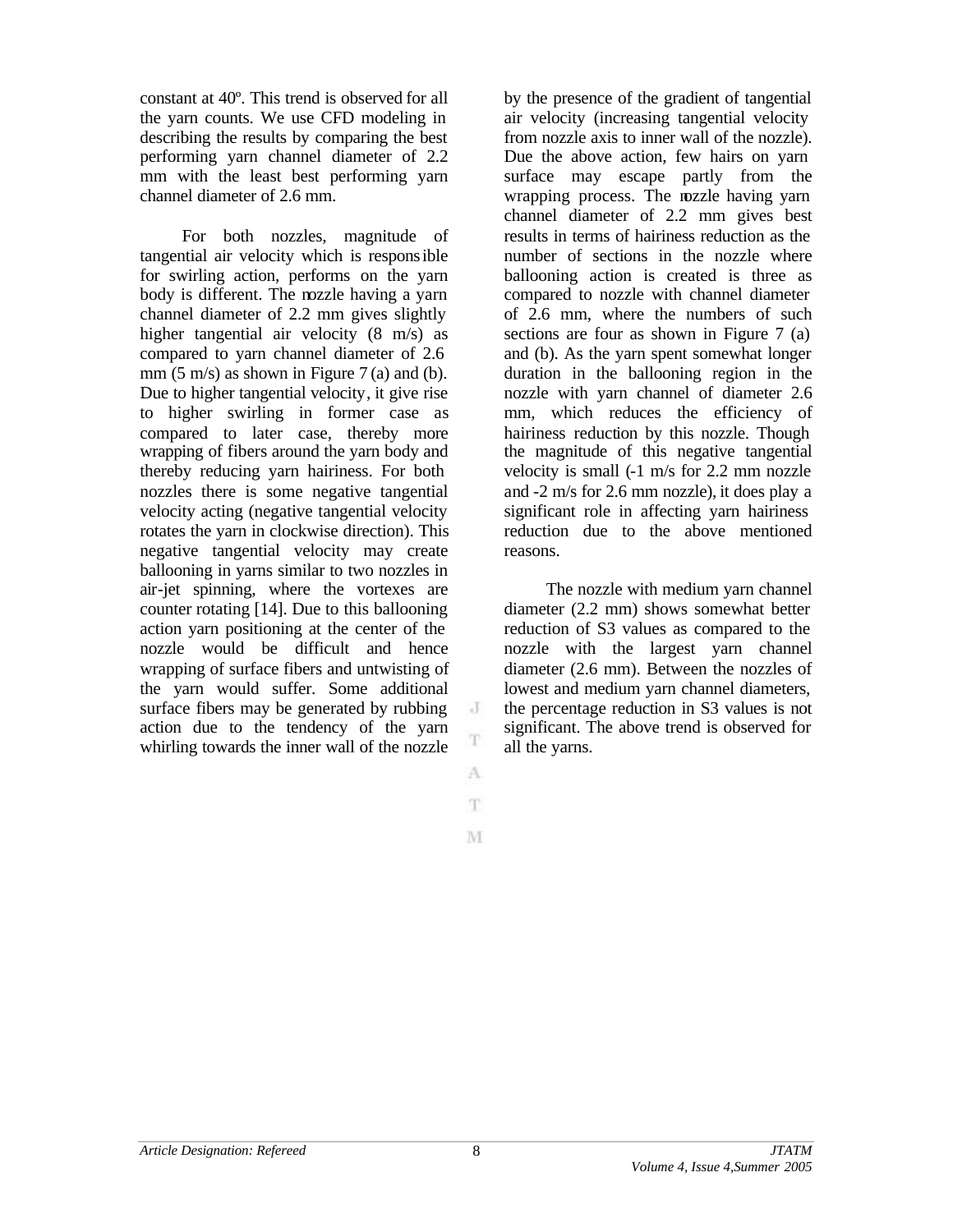

\* White color shows velocity magnitudes of -1, & -2 m/s for (a) and (b)

 $(a)$  (b)



J m.

 $\Lambda$ T

M

NozzleRing spun yarns produced with nozzles of various auxiliary inlet angles have less hairiness in all the hair length groups compared to ring yarns. Reduction of S3 values by nozzles of various auxiliary inlet angles is more for coarser yarn than for finer yarns. From the changes in the values of hairiness with respect to changes in auxiliary inlet angle and yarn channel diameter of nozzles, it is evident that the nozzle auxiliary inlet angle plays a major role in hairiness reduction than the yarn channel diameter.

## **Comparison of Conventional & NozzleRing Spun Yarns for Tensile & Evenness Characteristics**

NozzleRing and conventional ring spun yarns were compared for tensile and evenness properties in Table II. The tenacity of NozzleRing spun yarns is slightly better than that for the ring yarns. The slight improvement in tenacity is probably due to the tight wrapping of the surface fibers around the yarn body, which contribute to the yarn strength [6, 11]. There is also not much difference between the breaking elongations of NozzleRing and ring spun yarns. There are no significant differences between the tensile properties of the NozzleRing and ring spun yarns.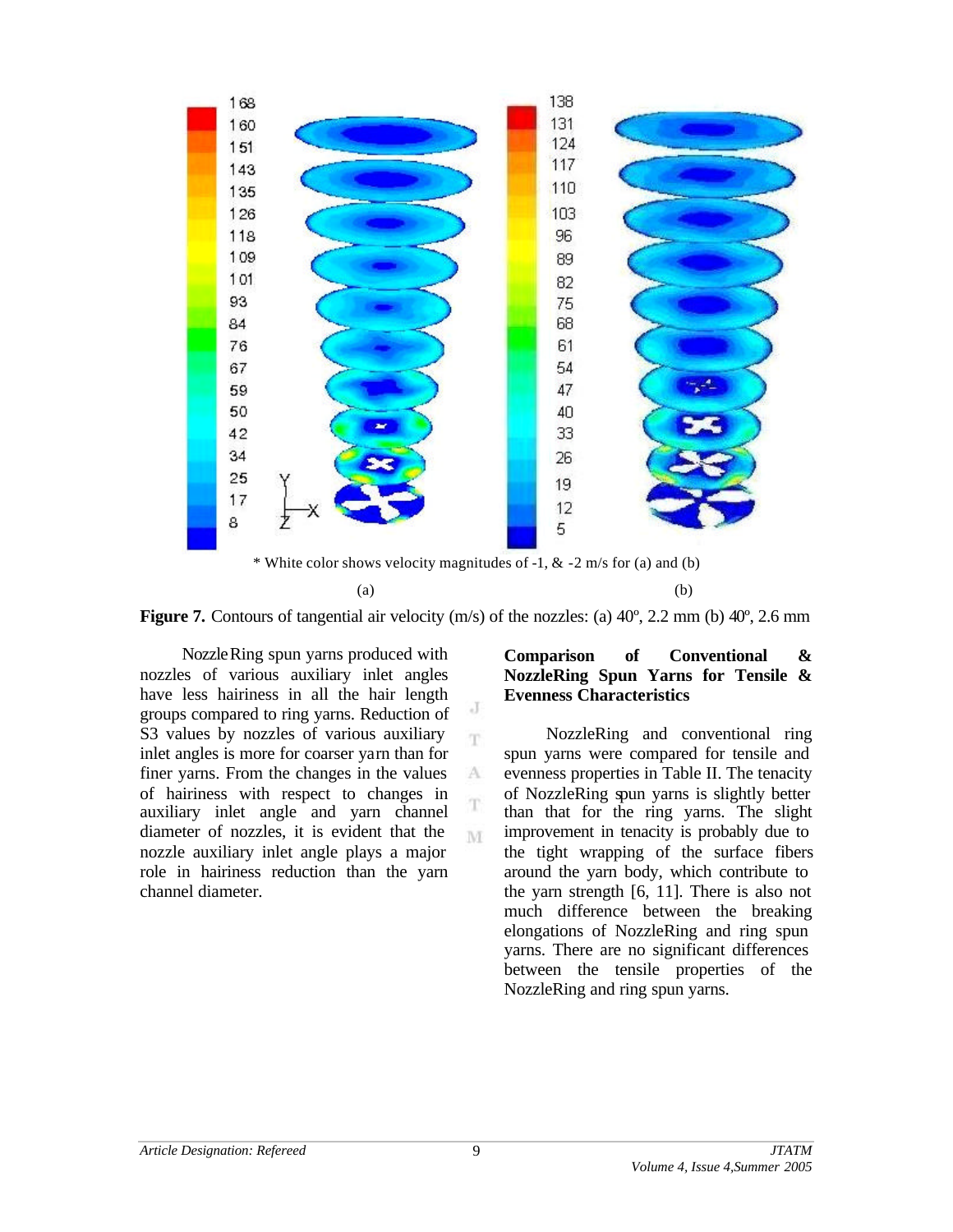|                |     |           | Elongation |              |              |         |       | Imperfection |
|----------------|-----|-----------|------------|--------------|--------------|---------|-------|--------------|
| Sample         | Tex | Tenacity, | at break,  | Thin places, | Thin places, | Neps,   | U%    |              |
| description    |     | $cN$ /tex | $\%$       | $-50%$       | $+50%$       | $+200%$ |       | $/$ Km       |
| Ring yarn      | 10  | 10.04     | 3.27       | 67           | 341          | 410     | 14.23 | 818          |
| Ring yarn      | 20  | 15.46     | 4.29       | 48           | 267          | 291     | 12.69 | 606          |
| Ring yarn      | 30  | 17.43     | 6.00       | 23           | 149          | 153     | 12.29 | 325          |
| J1             | 10  | 10.28     | 3.05       | 71           | 344          | 417     | 14.32 | 832          |
| J2             | 10  | 10.49     | 3.19       | 69           | 344          | 414     | 14.27 | 827          |
| J3             | 10  | 10.15     | 2.93       | 70           | 345          | 416     | 14.30 | 831          |
| J4             | 20  | 15.66     | 4.48       | 54           | 272          | 295     | 12.75 | 621          |
| J <sub>5</sub> | 20  | 15.74     | 4.64       | 50           | 269          | 292     | 12.72 | 611          |
| J6             | 20  | 15.56     | 4.67       | 52           | 269          | 294     | 12.73 | 615          |
| J7             | 30  | 17.86     | 6.08       | 28           | 152          | 157     | 12.33 | 337          |
| J8             | 30  | 17.97     | 6.63       | 25           | 150          | 154     | 12.31 | 329          |
| J9             | 30  | 17.63     | 6.57       | 27           | 151          | 156     | 12.32 | 334          |
| J10            | 10  | 10.10     | 2.80       | 70           | 344          | 419     | 14.30 | 833          |
| J11            | 10  | 10.18     | 3.51       | 71           | 345          | 415     | 14.29 | 831          |
| J12            | 10  | 10.06     | 2.81       | 72           | 346          | 418     | 14.33 | 836          |
| J13            | 20  | 15.65     | 4.35       | 52           | 270          | 294     | 12.75 | 616          |
| J14            | 20  | 15.62     | 4.32       | 51           | 269          | 293     | 12.72 | 613          |
| J15            | 20  | 15.54     | 4.29       | 53           | 270          | 296     | 12.76 | 619          |
| J16            | 30  | 17.73     | 6.41       | 29           | 154          | 156     | 12.34 | 339          |
| J17            | 30  | 17.81     | 6.23       | 28           | 152          | 156     | 12.32 | 336          |
| J18            | 30  | 17.69     | 6.36       | 30           | 155          | 159     | 12.37 | 344          |

 $\mathbf{J}$ 

 $\mathbf T$ 

A T.

 $\mathbf{M}$ 

**Table II. Tensile and evenness properties of Ring and NozzleRing yarns**

There is a slight increase in the unevenness of NozzleRing spun yarns in comparison with the conventional ring spun (Table II), but this increase in unevenness is not significant. The overall change in yarn evenness is probably due to the concentration of the mass in a very short length brought about by the swirling action of nozzle [6, 11].

### **Conclusions**

There is a slight increase in the unevenness of NozzleRing spun yarns in comparison with the conventional ring spun (Table II), but this increase in unevenness is not significant. The overall change in yarn evenness is probably due to the concentration of the mass in a very short length brought about by the swirling action of nozzle [6, 11].